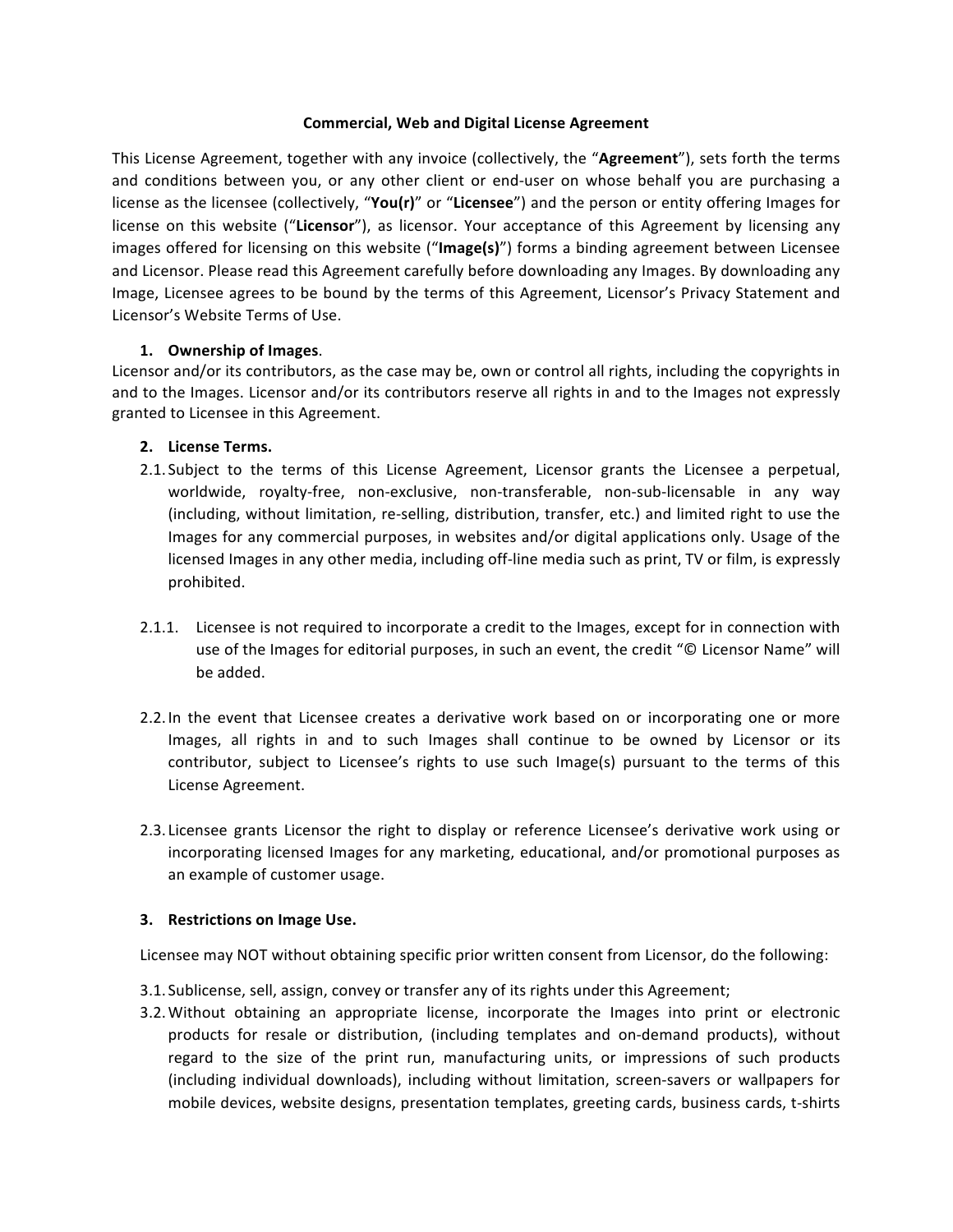or other clothing or accessories, tote bags, mugs, magnets, calendars, posters or any other electronic or printed matter, provided that such product either combines the Image with words and/or graphics or images; or the Image is not the primary factor driving the sale of such product. 

- 3.3. Without obtaining a Licensor's written consent, provide multiple members of a team within the same organization access to licensed Images. Unless Licensor's written consent is obtained, Images may not be stored on a server or content management system which gives more than one person simultaneous access to the content.
- 3.4. Sell, license or distribute its final product in such a way that permits Licensee's end-users to extract or access any Image as a stand-alone unmodified file.
- 3.5. Incorporate any Image into a logo, trademark or service mark.
- 3.6. Use any Image in a pornographic, defamatory, libelous or otherwise illegal manner, whether directly or in context or juxtaposition with other subject matter and materials.
- 3.7. Use any Image in any manner prohibited by any international export laws, restrictions or regulations.
- 3.8. Falsely represent (either expressly or by implication) that Licensee is the original creator of a visual work that derives a substantial part of its artistic components from any Image.
- 3.9. Without obtaining the prior written consent of Licensor, upload an Image as an unmodified standalone file to file-sharing websites or social networking websites or other third party website that claims to acquire ownership rights in the Images contrary to the terms of this Agreement. Upon Licensor's request, Licensee shall immediately remove any Images from such platform or website.
- 3.10. Use content identified as "Editorial Use Only", for any commercial, promotional, endorsement, advertising or merchandising use. For the avoidance of doubt, "Editorial Use Only" means use relating to events that are newsworthy or of general interest and expressly excludes any sections featuring brand or product names or sections in relation to which Licensee receives a fee from a third-party sponsor.
- 3.11. Use the Images for editorial purposes without including the following credit adjacent to the Image or included in production credits "© Licensor Name".

#### **4. Releases**.

Model and/or property releases can be provided to Licensee for Images containing identifiable persons upon request, if Licensor indicates that such is available. Other than model or property releases for recognizable persons or properties on Images identified as released, Licensor grants no rights and makes no warranties with regard to the use of names, likeness, trademarks, trade dress, registered, unregistered or copyrighted designs or other work depicted in any Image, and Licensee must satisfy itself that all the necessary rights or consents regarding any of the above, as may be required for reproduction, have been obtained.

#### **5. Termination/Cancellation/Withdrawal.**

5.1. Licensor may terminate this agreement at any time if Licensee breaches any of the terms of this License Agreement, in which case Licensee must immediately: cease using the Image(s); delete or destroy any copies; and, if requested, confirm to Licensor in writing that you have complied with these requirements.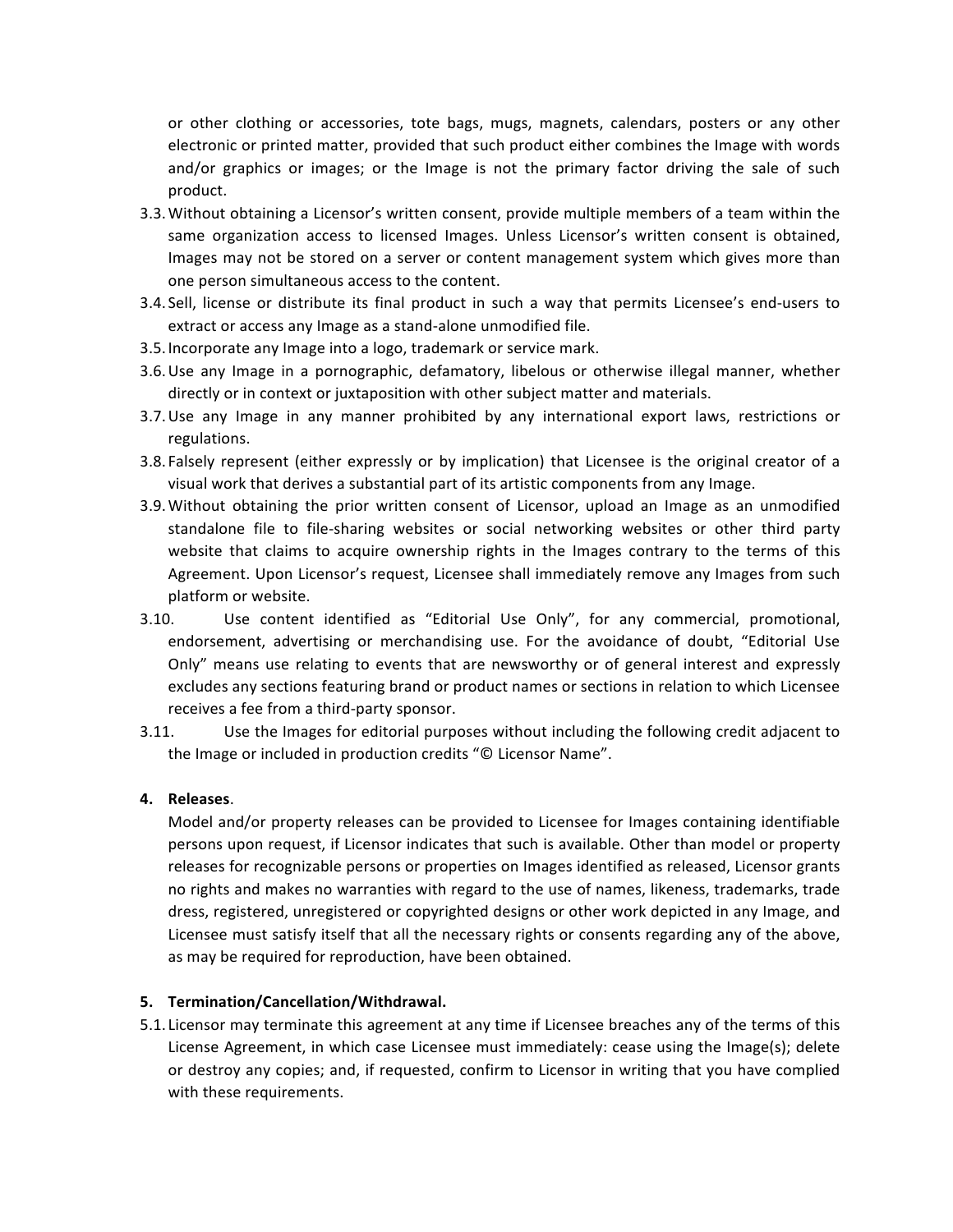5.2. If Licensee uses the licensed Images on a social media platform or other third party website and the platform or website uses (or announces that it plans to use) the content for its own purpose or in a way that is contrary to this agreement, the rights granted for such use shall immediately terminate, and in that event, upon Licensor's request, Licensee agrees to remove any Image from such platform or website.

### **6. Refunds/Cancellation.**

- 6.1. All requests for refunds/cancellations must be made in writing to Licensor, and approved in writing by Licensor, at its sole discretion. Provided that the request is made within 7 days and the licensed Images has not been used, Licensor may cancel the relevant order and issue a full refund to Licensee's account or credit card. No credits or refunds are available for cancellation requests received more than 7 days from Licensee's receipt of the Image, or for research, lab, service or subscription fees, all of which are non-refundable. In the event of cancellation, Licensee's rights to use the content terminate immediately, and Licensee must delete or destroy any copies of the content, with immediate effect.
- 6.2. Licensor may discontinue licensing any Image at any time in its sole discretion. Upon notice from Licensor, or upon Licensee's knowledge, that any Image may be subject to a claim of infringement of a third party's right for which Licensor may be liable, Licensor may require Licensee to immediately, and at Licensee's own expense: cease using the content, delete or destroy any copies; and ensure that Licensee's clients, distributors and/or employer do likewise.

## **7. Indemnification/Limitation of Liability.**

- 7.1. Licensee agrees to defend, indemnify and hold harmless Licensor and its parent, subsidiaries, affiliates, and content suppliers, and each of their respective officers, directors and employees from all damages, liabilities and expenses (including reasonable outside legal fees) arising out of or in connection with (i) Licensee's use of any content outside the scope of this License Agreement; (ii) any breach or alleged breach by Licensee (or anyone acting on Licensee's behalf) of any of the terms of this or any other agreement with Licensor; and (iii) Licensee's failure to obtain any required release for Licensee's use of Images.
- 7.2. LICENSOR WILL NOT BE LIABLE TO LICENSEE OR ANY OTHER PERSON OR ENTITY FOR ANY LOST PROFITS, PUNITIVE, SPECIAL, INDIRECT, CONSEQUENTIAL, INCIDENTAL OR OTHER SIMILAR DAMAGES, COSTS OR LOSSES ARISING OUT OF THIS AGREEMENT, EVEN IF LICENSOR HAS BEEN ADVISED OF THE POSSIBILITY OF SUCH DAMAGES, COSTS OR LOSSES.

# **8. Miscellaneous**

- 8.1. This License Agreement is personal to Licensee and is not assignable by Licensee without Licensor's prior written consent. Licensor may assign this agreement, without notice or consent, to any corporate affiliate or to any successor in interest, provided that such entity agrees to be bound by these terms.
- 8.2. Upon reasonable notice, Licensee agrees to provide to Licensor sample copies of projects or end uses that contain licensed Images, including by providing Licensor with free of charge access to any restricted access website or platform where Image(s) is reproduced.
- 8.3. Licensee agrees to retain the copyright symbol, the name of Licensor, the Image's identification number and any other information or metadata that may be embedded in the electronic file